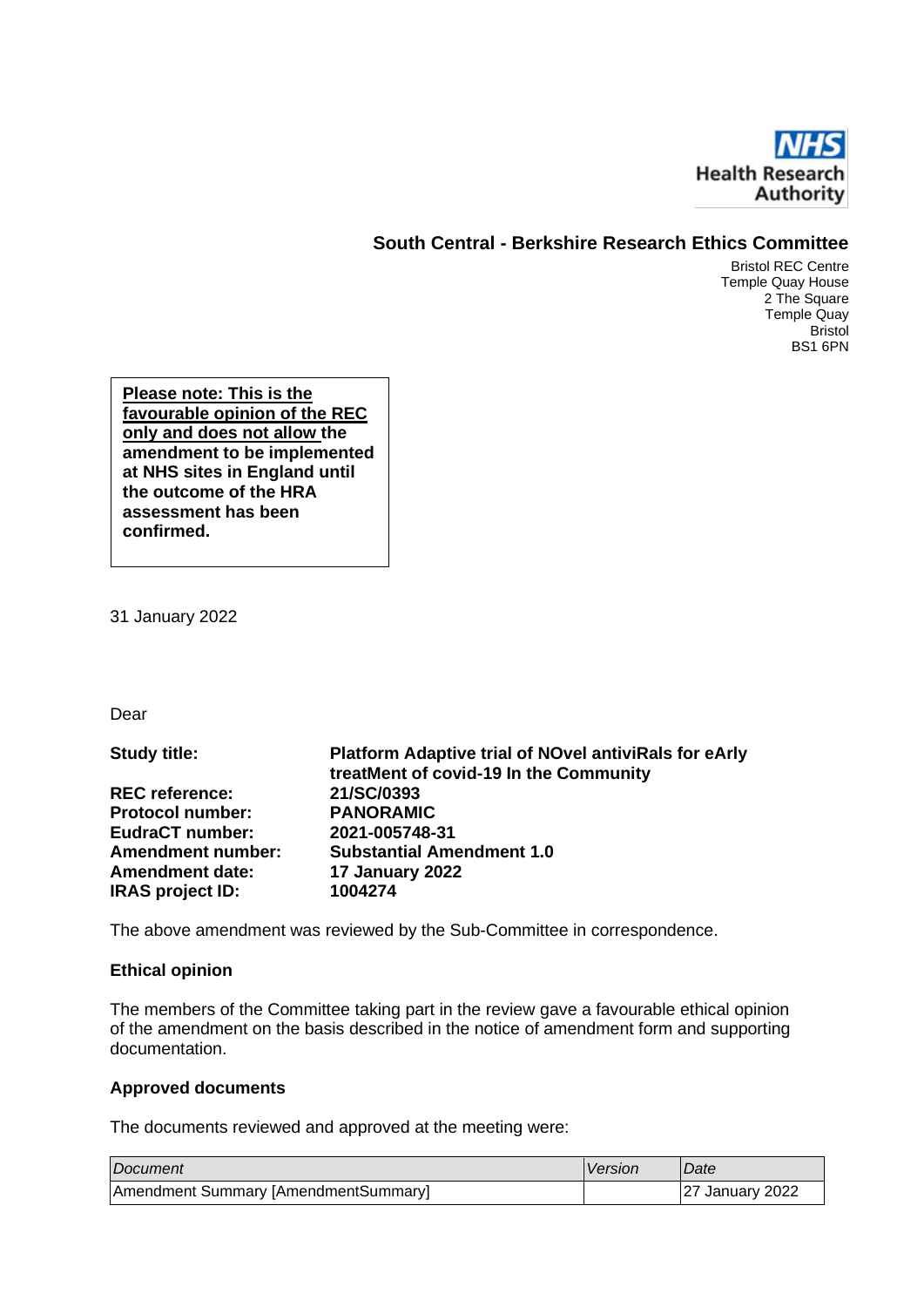| Annex 2: Notification of Amendment [Amendment Tool]                             | 1.6                           | 17 January 2022 |
|---------------------------------------------------------------------------------|-------------------------------|-----------------|
| Cover Letter [REC Cover Letter]                                                 | 1.0                           | 17 January 2022 |
| Letters of invitation to participant [Agile Lighthouse Lab E-mail<br>Clean]     | 1.0                           | 17 January 2022 |
| Letters of invitation to participant [Agile Lighthouse Lab E-mail<br>Tracked]   | 1.0                           | 17 January 2022 |
| Letters of invitation to participant [Agile Lighthouse Lab SMS Clean]           | 1.0                           | 17 January 2022 |
| Letters of invitation to participant [Agile Lighthouse Lab SMS<br>Trackedl      | 1.0                           | 17 January 2022 |
| Letters of invitation to participant [Patient Test and Trace E-mail<br>Clean]   | 1.0                           | 17 January 2022 |
| Letters of invitation to participant [Patient Test and Trace E-mail<br>Tracked] | 1.0                           | 17 January 2022 |
| Organisation Information Document [OID]                                         | Template<br>OID 1.6 -<br>V1.0 | 17 January 2022 |
| Protocol [Protocol Clean]                                                       | 1.4                           | 17 January 2022 |
| Protocol [Protocol Tracked]                                                     | 1.4                           | 17 January 2022 |
| <b>REC Application Form [Ethics]</b>                                            |                               | 27 January 2022 |

## **Membership of the Committee**

The members of the Committee who took part in the review are listed on the attached sheet.

## **Working with NHS Care Organisations**

Sponsors should ensure that they notify the R&D office for the relevant NHS care organisation of this amendment in line with the terms detailed in the categorisation email issued by the lead nation for the study.

## **Amendments related to COVID-19**

We will update your research summary for the above study on the research summaries section of our website. During this public health emergency, it is vital that everyone can promptly identify all relevant research related to COVID-19 that is taking place globally. If you have not already done so, please register your study on a public registry as soon as possible and provide the HRA with the registration detail, which will be posted alongside other information relating to your project.

## **Statement of compliance**

The Committee is constituted in accordance with the Governance Arrangements for Research Ethics Committees and complies fully with the Standard Operating Procedures for Research Ethics Committees in the UK.

## **HRA Learning**

We are pleased to welcome researchers and research staff to our HRA Learning Events and online learning opportunities– see details at: https://www.hra.nhs.uk/planning-andimproving-research/learning/

| <b>IRAS Project ID - 1004274:</b> | Please quote this number on all correspondence |
|-----------------------------------|------------------------------------------------|
|-----------------------------------|------------------------------------------------|

Yours sincerely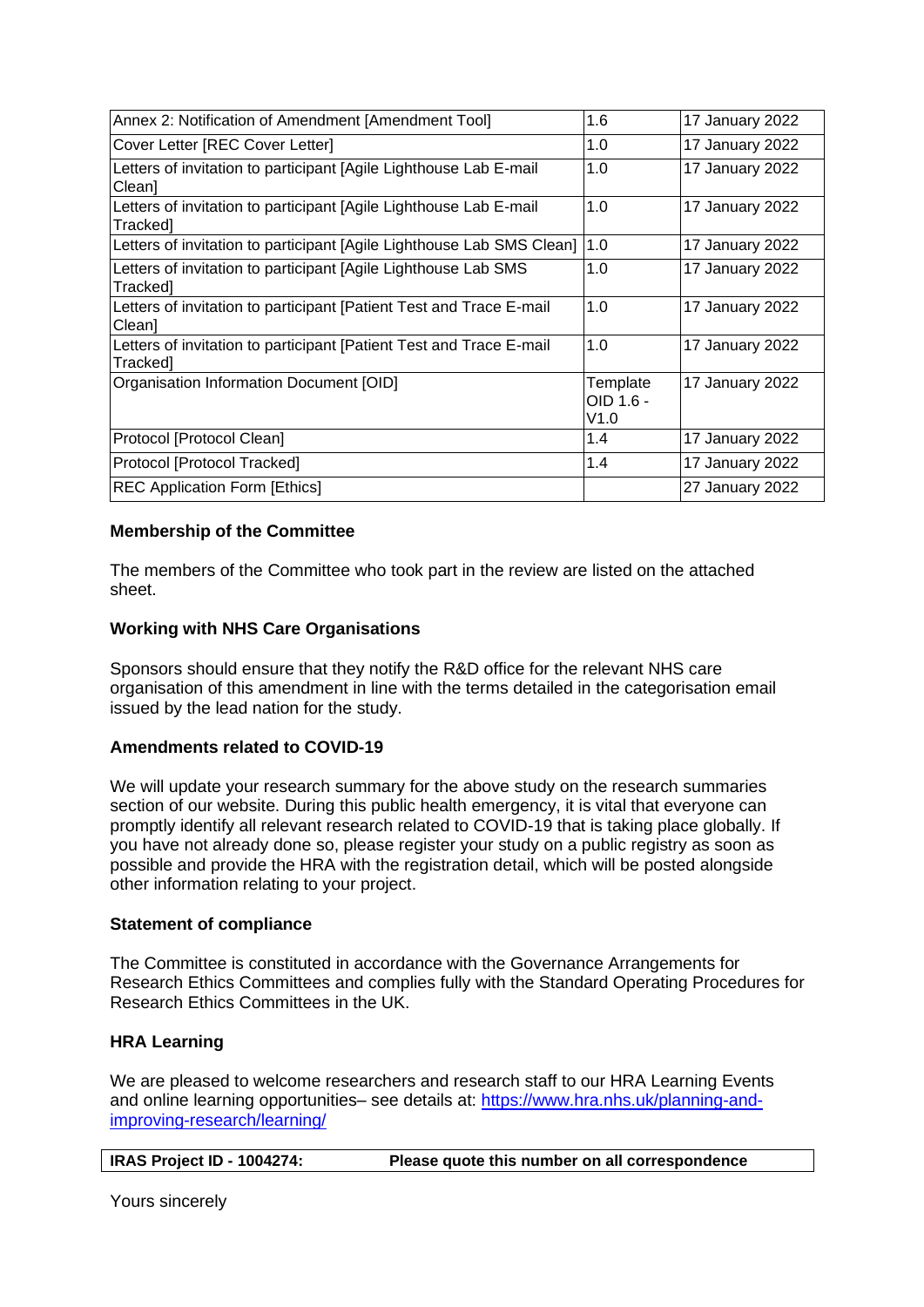pp. Frank Macdonald Approvals Administrator

## **Mr David Carpenter Chair**

E-mail: berkshire.rec@hra.nhs.uk

*Enclosures: List of names and professions of members who took part in the review*

*Copy to:*